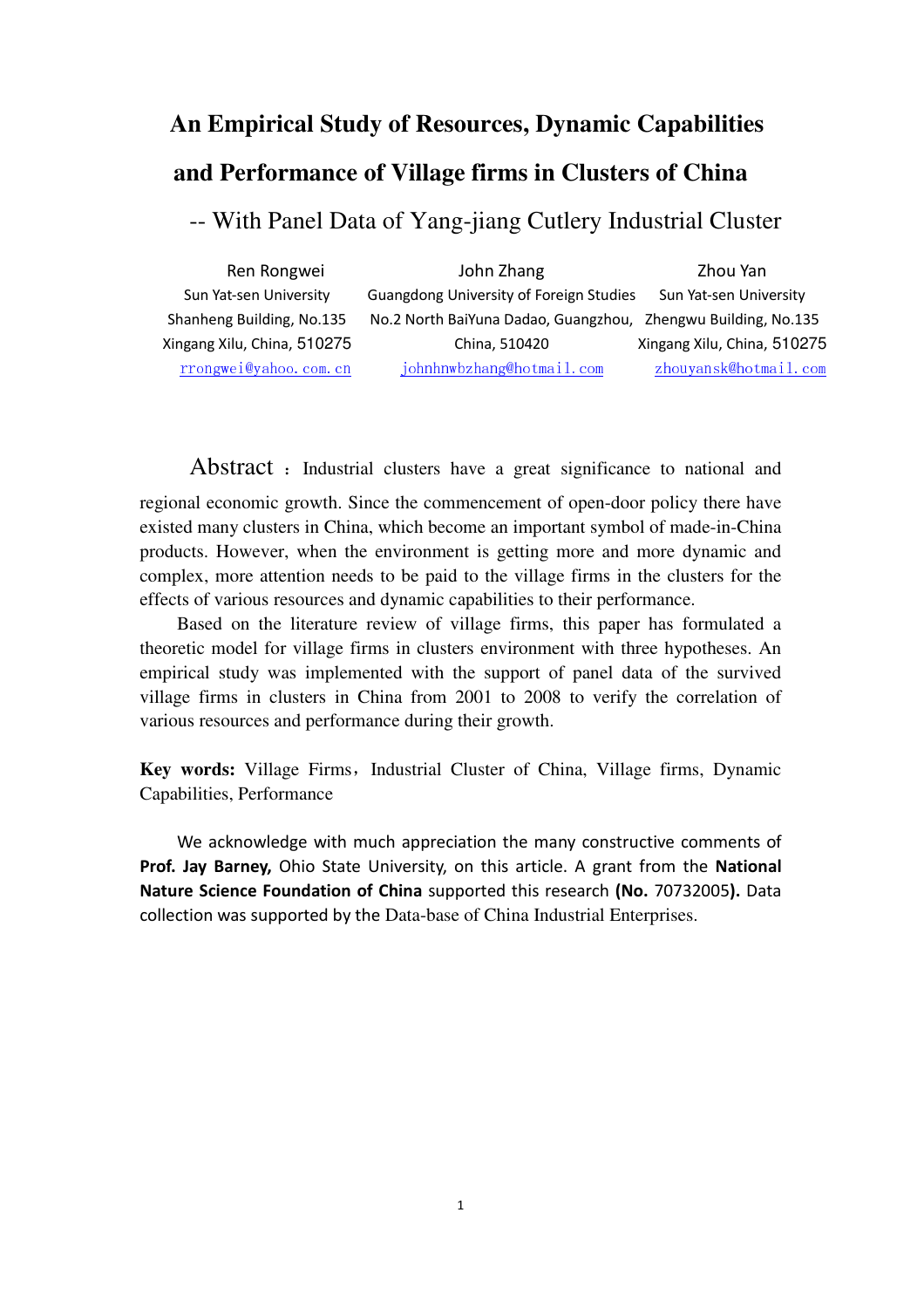#### **1**. **INTRODUCTION**

Ever since the 1980s of last century, new ventures, like village firms, growth in developing countries has caught a broad attention of the researchers as well as policy makers internationally. Numerous activities of village firms have become a dynamic drive for the economic growth in many countries.

Village firms always confront resources short problem during the initial stage. They are in an inferior position in terms of information, opportunities, management, resources application, etc. They also lack the capabilities in strategy formulation and implementation. Therefore, failure rate in this stage is rather high (Choonwoo, 2001; Teece,  $2007$ ). For example, under the economic uncertainty many SMEs in export business are facing the serious problem of resources and capability restriction. As a statistics from China Social Science Academy indicates that under the 2008 economic crisis, about one third of SMEs in exporting industry bankrupted in the Pearl River Delta and Yangtzi River Delta in China, where exporting firms clustered intensively. Moreover, one third of others are struggling for survival. The exporting SMEs in China, who have been the important major force as China's economic growth engine, have been confronting with more and more challenges. In the meanwhile due to resources limitation they tend to appear fragility under dynamic circumstances. In a word, they are short of dynamic capabilities.

 In an environment where resources are easily to be obtained and risks are relatively low, it is easy for village firms to survive and grow. More efficient clusters would provide such an environment. Business partners within the cluster would assist the village firms to achieve its goals and provide opportunities for innovative activities (Ahuja,2000) so as to facilitate its growth (Weaver, 2000). Since 80s of last century, when the southern part of China was opened to the outside world, some clusters have been formulated with favorable national policies in the Pearl River Delta, such as appliance manufacturing cluster in Shunde, IT cluster in Dongguan, Pottery and china cluster in Fushan, light manufacturing cluster in Zhongshan, cutlery cluster in Yangjiang, and do forth. Village firms within the clusters enjoy advantageous economic effect, transaction cost effect, invisible resources and convenient information transfer, learning and innovation effect, regional branding, which bring over the competitive resources advantage. In addition, spill-over technology effect provided conditions for village firms to come into being.

Industrial clusters and village firms have a mutual effect to each other (Mesquita, 2007). But the question is that what resources factors, after all, in the cluster reinforce village firms budding and improve their performance. Further more, along with the venture growth what contributions should the various resources bring to the venture in a dynamic manner? We have launched a project in 2008 sponsored by the National Science Fund to have a thorough research on this perspective. We take the typical cutlery clusters in China as our research objects, namely, Yangjiang cutlery cluster in Guangdong, Ningbo cutlery cluster in Zhejiang, and Ningde cutlery cluster in Fujian. We use the database of China Industrial Enterprises to select panel data from 2001 to 2008 to find out (1) what contributions corporate resources would do to the new ventures in its initial stage; (2) how the contributions from various resources change from time to time dynamically; (3) how the corporate capabilities change dynamically.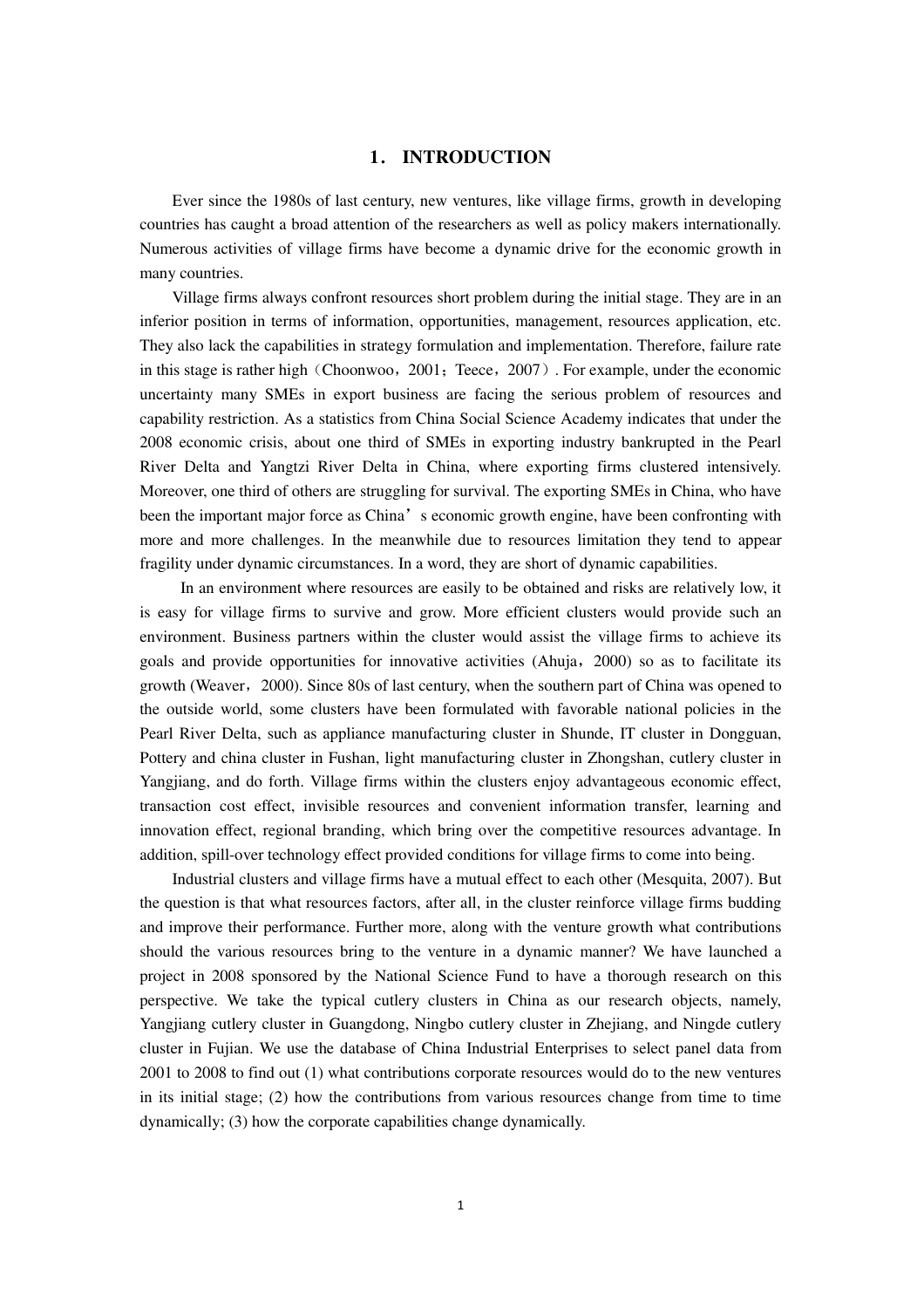## **2**. **Literature review**

Research indicates that the regional effect of clusters has a significant impact to the performances of firms in it, including new product promotion (Deeds et al., 1997), sales profitability (Canina et al., 2005) and survival rate (Folta et al., 2006; Sorenson and Audia, 2000; Stuart and Sorenson, 2003). Porter (1998) holds that the cluster impact in certain regions is due to the fact that the competition within the cluster forces firms there to continuously increase their innovativeness to keep their competitive advantage. This is to say that firm survival lies in the innovative success or more competitiveness than others.

Resource-based view (RBV) has provided a more convincing view for researching the mechanism of firms within clusters. Penrose(1959) illustrated the importance of the rare resources of management capacity in the informal decision making through a descriptive process of individual corporate growth. He points out that it is this sort of resources that facilitates the firm's internal growth. RBV has a more emphasis on the recognition of corporate resources and exploration of a firm's sustainable competitive advantages. Barney  $(1991)$  argues that resources and capability are two mutually dependent factors. The acquisition and configuration of resources is an indication of organizational capability.

In an ever dynamic environment, RBV came across with its theoretical verge, for it fails to interpret the following questions: Why some firms could maintain its competitive advantage in a fast changing and uncertain environment, whilst some other actually successful firms could not avoid from declining. How could a firm obtain its competitive advantage in a changeable environment? Teece et al (1997,2007), on the other hand, introduced the concept of dynamic capabilities into the strategic framework.. Zott (2003) followed Teece et al. in their dynamic definition, and regarded dynamic capability as a routine or process leading to resources configuration. Hou Jiazheng, a scholar from Taiwan, (2008) trimmed four dimensions of dynamic capabilities, namely, market oriented induction capability, social network capability, (these are the two external viewpoints), learning and absorption capability, and integrative capability for cooperation (these are the two internal view points).

Ren and Zhang(2005)studied the Yangjiang cutlery cluster and discovered that village firms with heterogeneous and dynamic resources were able to gain performance for growth and profit depending on a cluster environment and early growth strategies.

The deficiency of present research is that there has been no empirical study on the dynamic capability of village firms in clusters, especially that of their early stages. We position our research under the global background intending to make it internationally applicable and significant. Therefore, this exploratory research is of creatively significance.

## **3**. **Model design and research hypotheses**

#### **3.1 Research Model**

Based on the previous review we put forward a conceptual framework for research (See Figure 1). The framework of this model starts from resources (tangible, intangible, organizational and human resources), which are effected by the organizational dynamic capabilities to realize its sustainable competitive advantage. The dynamic capabilities are four dimensional, market orientation capability, social network capability, learning and absorption capability, and integrated cooperation capability (Wang, C. L. & Ahmed, P .K, 2007). Cluster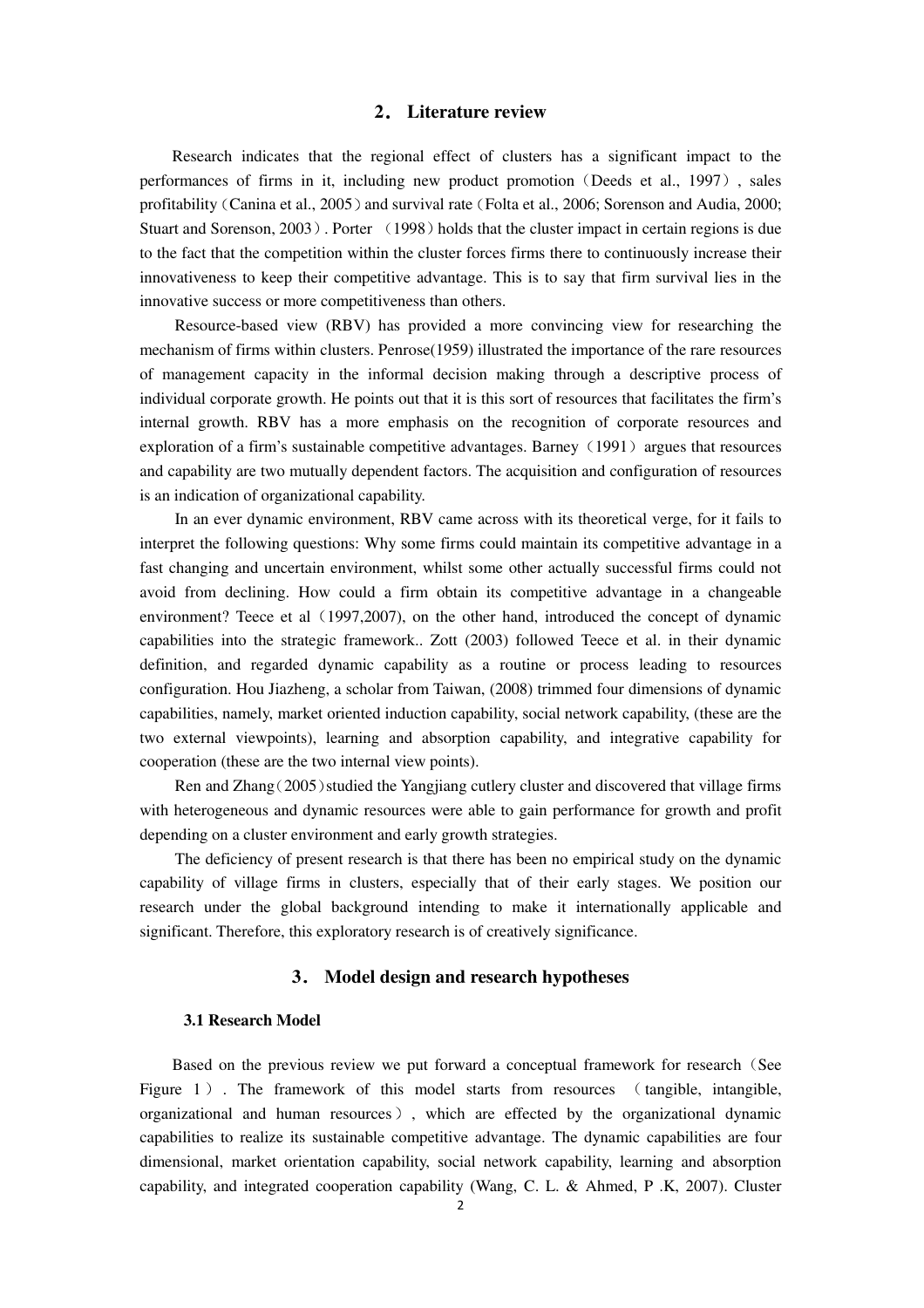network resources are used as adjusting factor (Folta, et al. 2006). We will explore how village firms' entrepreneurs convert their resources into performance in a dynamic manner to discover the key factors so as to provide a theoretical basis for corporate competition research within clusters.



Figure1. Relationship between Village firms (VF) resources, dynamic capabilities and performance in clusters of China

# **3.2 Hypotheses of relationship between corporate resources and performance in growth stage**(**H1**)

With the theoretical development of RBV more and more scholars on entrepreneurship came to study corporate growth with RBV and capability point of view. New corporate growth has been seen as a comprehensive process of using resources to develop competitive advantages. The contribution of resource to the village firms growth is obvious (Stevenson H. Gumpert D, 1985).A new venture comes into being when the entrepreneur recognizes, evaluates and delegates his resources (Gartner W, 1985; Cole A, 1965; Wang, et al.  $2007$ ).

Timmons (1999) believes that successful entrepreneurial activities are the combination of opportunity, team and resources. In the process of entrepreneurial process opportunity is a trigger for start. Organization of the entrepreneurial team and resources integration provide the foundation for the implementation of entrepreneur plan. The success of entrepreneurship cannot be separated from management and resources. The mission of the entrepreneur is to integrate the available resources under his/her control to generate more value.

According to Penrose $(1959)$ , the further division of resources is helpful for solving the entrepreneurial problem. Therefore it is only adaptive to clarify corporate resources in the entrepreneurial period. From Barney's typology view,resources in the entrepreneurial period can be differentiated in terms of importance as follows: Since the firm is in its initial stage its organizational resources is doubtlessly the weakest among the three. However, organizational resources and human resources are the two most significant resources during the entrepreneurial stage. The insights of the entrepreneurs, their knowledge, capabilities, experience and social relations affect the start and success of the whole entrepreneurial process. Meanwhile, the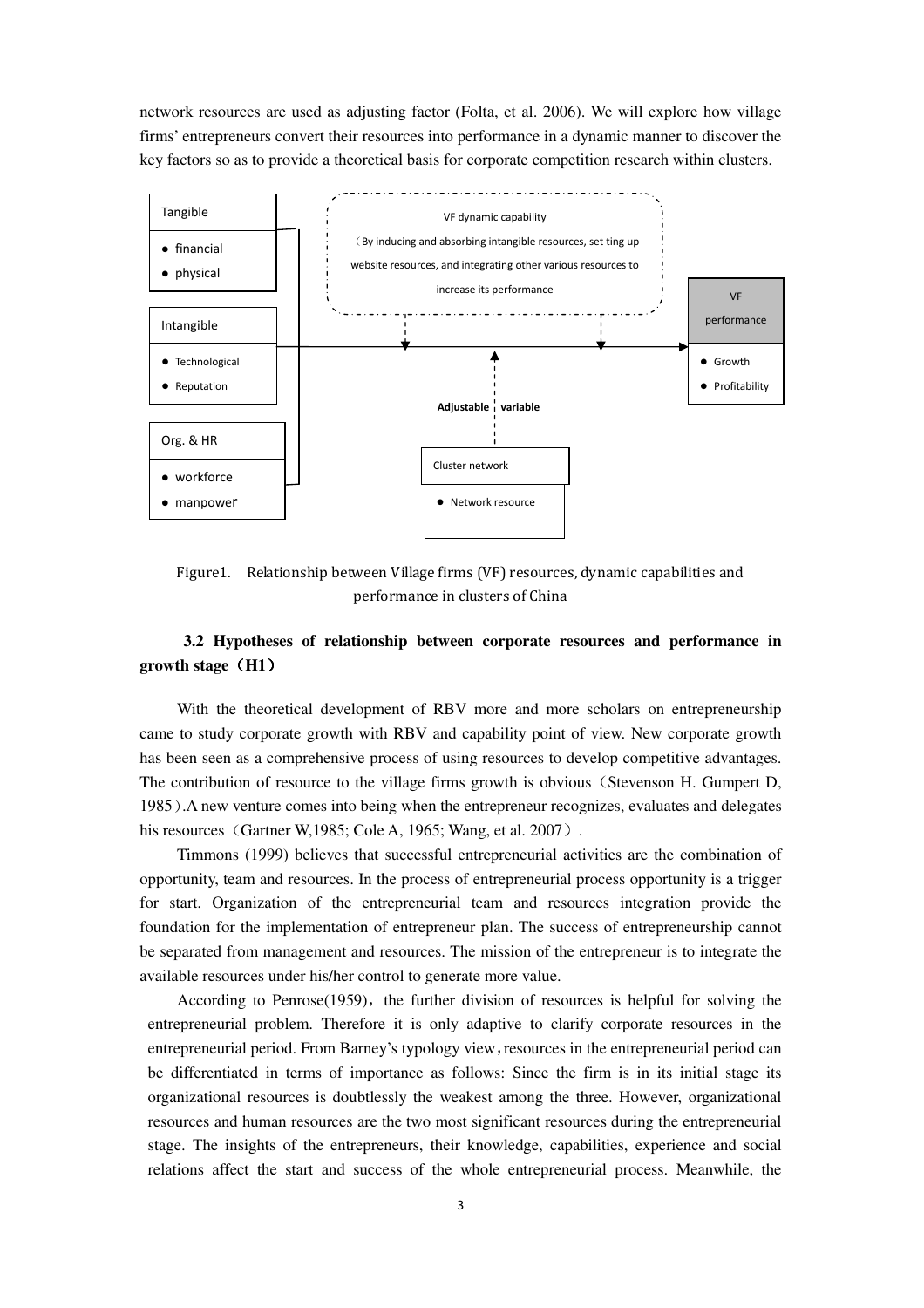expertise knowledge and skills in the initial stage are always in the hands of the minority. Therefore, the technological resources at this period are closely integrated with organizational and human resources, the latter of which will become sources of corporate competitive advantage. During the initial stage of the new venture, physical resources are usually in the forms of finance, plant facilities and workshop buildings.

From the analysis above we may conclude that these rare resources will determine the growth and profitability of the new venture.

Thus comes our first hypothesis regarding corporate resources and performance during the growth stage of the village firms:

# *H1. The scarcity of corporate resources in the initial stage is in positive correlation with the corporate performance;*

*H1a.The scarcity of tangible resources is in positive correlation with the initial growth of the village firms;* 

*H1b.The scarcity of tangible resources is in positive correlation with the corporate profitability;* 

 *H1c.The scarcity of Intangible resources is in positive correlation with village firm's growth;* 

 *H1d.The scarcity of intangible resources is in positive correlation with village firms' profitability;* 

*H1e.The scarcity of organizational and human resources is in positive correlation with the village firms' growth;* 

 *H1f.The scarcity of organizational and human resources is in positive correlation with the village firms' profitability* 

#### **3.3 Hypothesis of dynamic traits of village firms in its growth stage**(**H2**)

It can be deduced from the above analysis that the growth process of a village firm is virtually a process of resources configuration. And the dynamic capability is actually something through corporate resources configuration and integration to meet the ever changing requirements of the customers and strategic changes from the competitors(Zahra ,2006). Corporate resources are the basis for nursing dynamic capability, which again reinforces the construction and effective application of the resources (Zahra, 2006). During the early stages of the village firms, the various resources will get changed along with the corporate growth in terms of absolute value and relative value. With the dynamic changes of the environment firms need gain and maintain dynamic capabilities to effectively integrate their resources, in the process of which the quality and quantity of various resources shall get changed.

 Therefore, in the initial stage of growth of the new venture, the change of contribution from different resources reflects the dynamic change of the firm. Since resources make contribution to performance always through capabilities we can indirectly interpret the corporate resources change through the relevant changes in their contribution to the corporate performance. Researches show that firms' need for resources varies from different life cycles. Resources management decisions should be relevant to organizational life cycles (Churchill N, Lewis V. 1983, Grenier, 1972; Baum, et al. 2001).

Therefore we put forward our second hypothesis for corporate dynamic capability: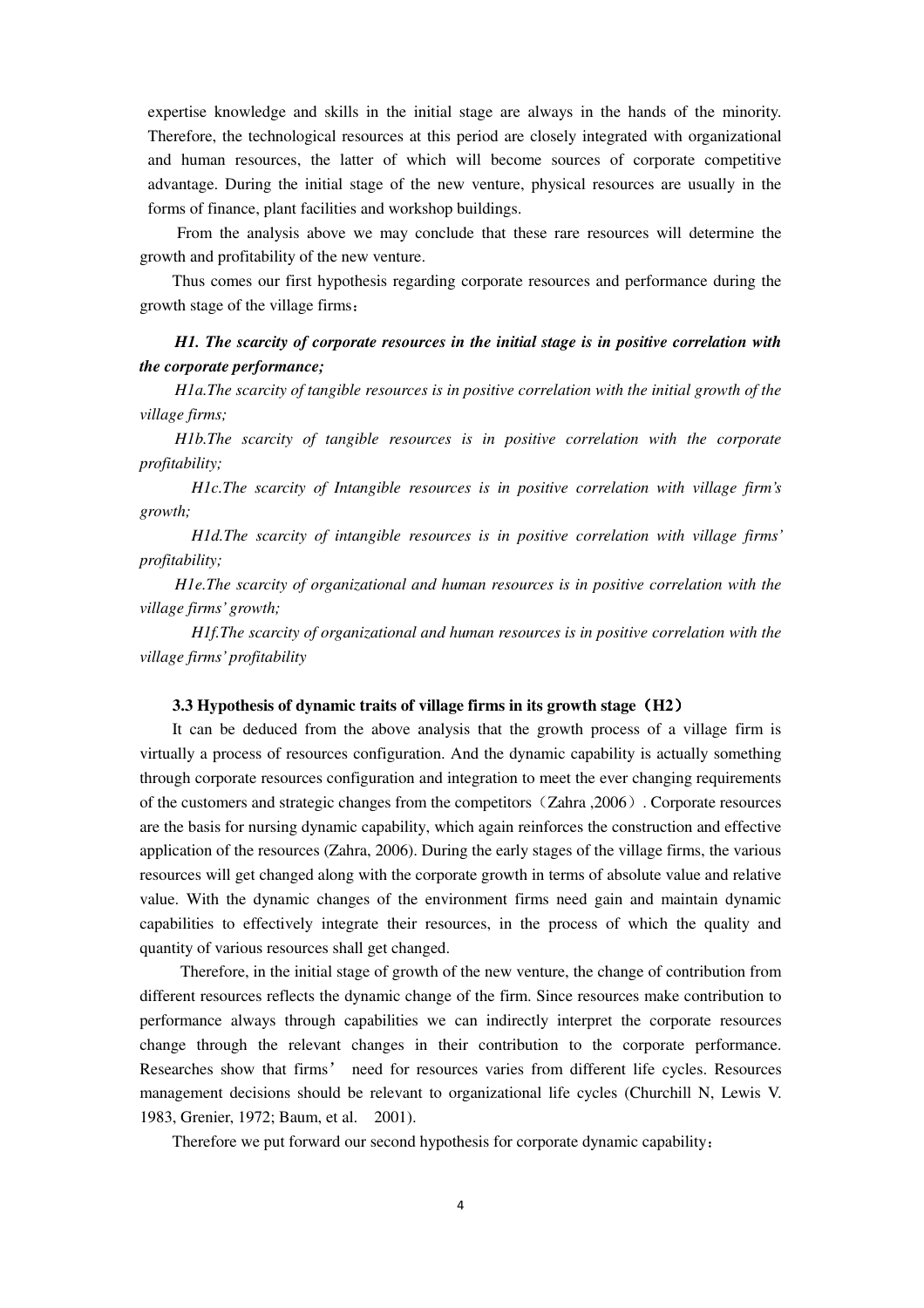*H2.The influence of various resources of village firms to the corporate performance changes as time goes on;* 

*H2a .The influence of tangible resources to corporate growth decreases as time goes on;* 

*H2b.The influence of tangible resources to corporate performance decreases as time goes on.* 

 *H2c.The influence of intangible resources to corporate growth decreases as time goes on; H2d.The influence of intangible resources to corporate profitability decreases as time goes* 

*on;* 

*H2e.The influence of organizational and human resources to corporate growth increases as time goes on;* 

*H2f.The influence of organizational and human resources to corporate profitability increases as time goes on.* 

#### **3.4 Hypothesis on cluster network of village firms**(**H3**)

During the fast growth period of the new venture, it is unavoidable to be affected by the cluster environment. This might be positive, for it could bring more suppliers for the venture, common infrastructures and cooperation from other firms etc (Sirmon, et al. 2007). It might also bring some negative factors to the venture, such as seizure for resources out of competition. Therefore, we selected the measurable network resource for our research object to find out how it adjusts the effects resources brought upon corporate performance.

Based on the above analysis we put forward our third hypothesis for the network within clusters:

# *H3.The network resources within the cluster produces more positive effects to corporate performance and growth; Thus,*

*H3a.More effect from tangible resources in the cluster network to the corporate performance.* 

*H3b. More effects from tangible resources in the cluster network to the corporate growth.* 

*H3c.More effects from intangible resources in the cluster network to the corporate profitability.* 

*H3d.More effects from intangible resources in the cluster network to the corporate growth.* 

*H3e.More effects from organizational and human resources in the cluster network to the corporate profitability.* 

*H3f.More effects from organizational and human resources in the cluster network to the corporate growth.* 

## **4**. **Research methods and empirical analysis**

#### **4.1 Sample survey and data sources**

## **4.1.1 Introduction to cutlery cluster in China——The Yangjiang case**

Cutlery clusters in China are mainly located in Yangjiang in Guangdong, Ningbo in Zhejiang, Ningde in Fujian, and Shanghai area, among which Yangjiang is the most outstanding and popular.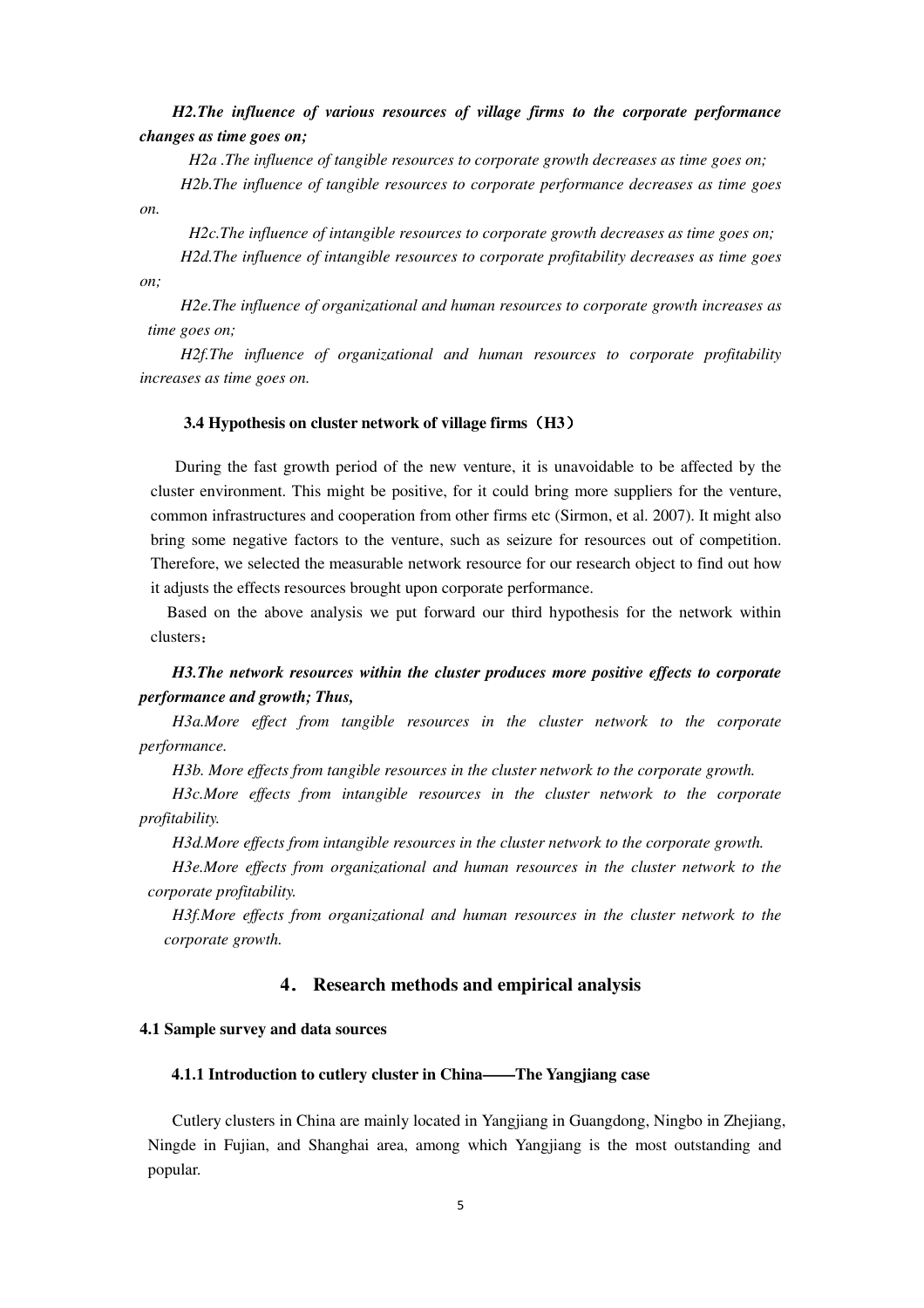The Yangjiang cutlery manufacturing can be dated back to 557 AD, when the national heroin, Madam Xian stationed her troops in this region. Their process of weapon and sword manufacturing came down civilianized which lay the historic technical foundation for Yangjiang cutlery manufacturing. After China's open-door policy private business in Yangjiang has developed rapidly. Cutlery industry quickly became the main trend. After many years development, China Cooking Knife Center, China Scissors Center and China Small Knife Center came to settle in Yangjiang one after another. The following table (Table 1) indicates the position of Yangjiang cutlery in the industry.:

|                                                | <b>Cluster total</b><br>production<br>value                  |                                                           | <b>Total number</b><br>of firms             | <b>Total</b><br>employment                     | of<br>size                                                         |                           | Annual<br>production |                                                 | <b>Industrial Production</b><br>value                                                 |                                                                               |                                                           | <b>Export amount</b><br>and market           |
|------------------------------------------------|--------------------------------------------------------------|-----------------------------------------------------------|---------------------------------------------|------------------------------------------------|--------------------------------------------------------------------|---------------------------|----------------------|-------------------------------------------------|---------------------------------------------------------------------------------------|-------------------------------------------------------------------------------|-----------------------------------------------------------|----------------------------------------------|
| Absol<br>ute<br>value<br>$\mathbf R$<br>$MB$ ) | Proporti<br>on-on<br>in<br>the<br>world<br>cutlery<br>market | Abs<br>olute<br>valu<br>e<br>$(\text{fir})$<br>$\rm ms$ ) | Proportio<br>n in the<br>national<br>market | Abso<br>lute<br>value<br>(10)<br>thous<br>and) | Proporti<br>on-on in<br>the total<br>employ<br>ment in<br>the city | Am<br>ount<br>(pi)<br>ece | <b>Types</b>         | Absol<br>ute<br>value<br>$\mathbb{R}$<br>$MB$ ) | Proporti<br>ons-on<br>the<br>in<br>total<br>producti<br>on value<br>of<br>the<br>city | Prop<br>ortio<br>$n$ in<br>the<br>natio<br>nal<br>cutle<br>ry<br>indu<br>stry | Propo<br>rtion<br>in all<br>the<br>expor<br>ting<br>firms | Export<br>ed<br>countri<br>es and<br>regions |
| $5.5$ bn                                       | 1/6                                                          | 1400                                                      | 60%                                         | >10                                            | $>50\%$                                                            | $0.5$ bn                  | 3000                 | 8 bn                                            | 25%                                                                                   | 64%                                                                           | 83%                                                       | >100                                         |

Table 1. The Position of Yangjiang Cutlery

Source:: 2009 Year-Book of Yangjiang Statistic Bureau

From January, 2006 to March, 2009 we went to Yangjiang for five times for field survey, interviews and questionnaire administration. We visited some government offices like Yangjiang MOFTEC, Cutlery Industry Association, Foreign Trade Cooperation Bureau, and 12 typical cutlery manufacturers. We came to know the development process of this cluster and its internal business development. We also had a clear view of its status quo and the problems they were facing. More importantly, we received the first hand data and relevant physicals from the local government offices.

## **4.1.2 The Source of the empirical data** ―― **Database of China Industrial Firms**

The Database of China Industrial Firms is collaboratively issued by China Statistics Bureau, China Industrial & Commercial Administrative Bureau and some other official statistic departments. This database has collected data from more than 300,000 manufacturers in China from 1998 to 2008, covering 40 major categories, 90 medium-sized categories, and 600 small categories. Data thus collected contain enterprises' basic information, financial information (balance sheets and profits), product information (names of products), and so forth. The data needed for this research are from this ACCESS database.

Since the survival rate for village firms is considerably low, it is not easy to obtain continuous data which must not only be sustainable but also meet the requirements of this research.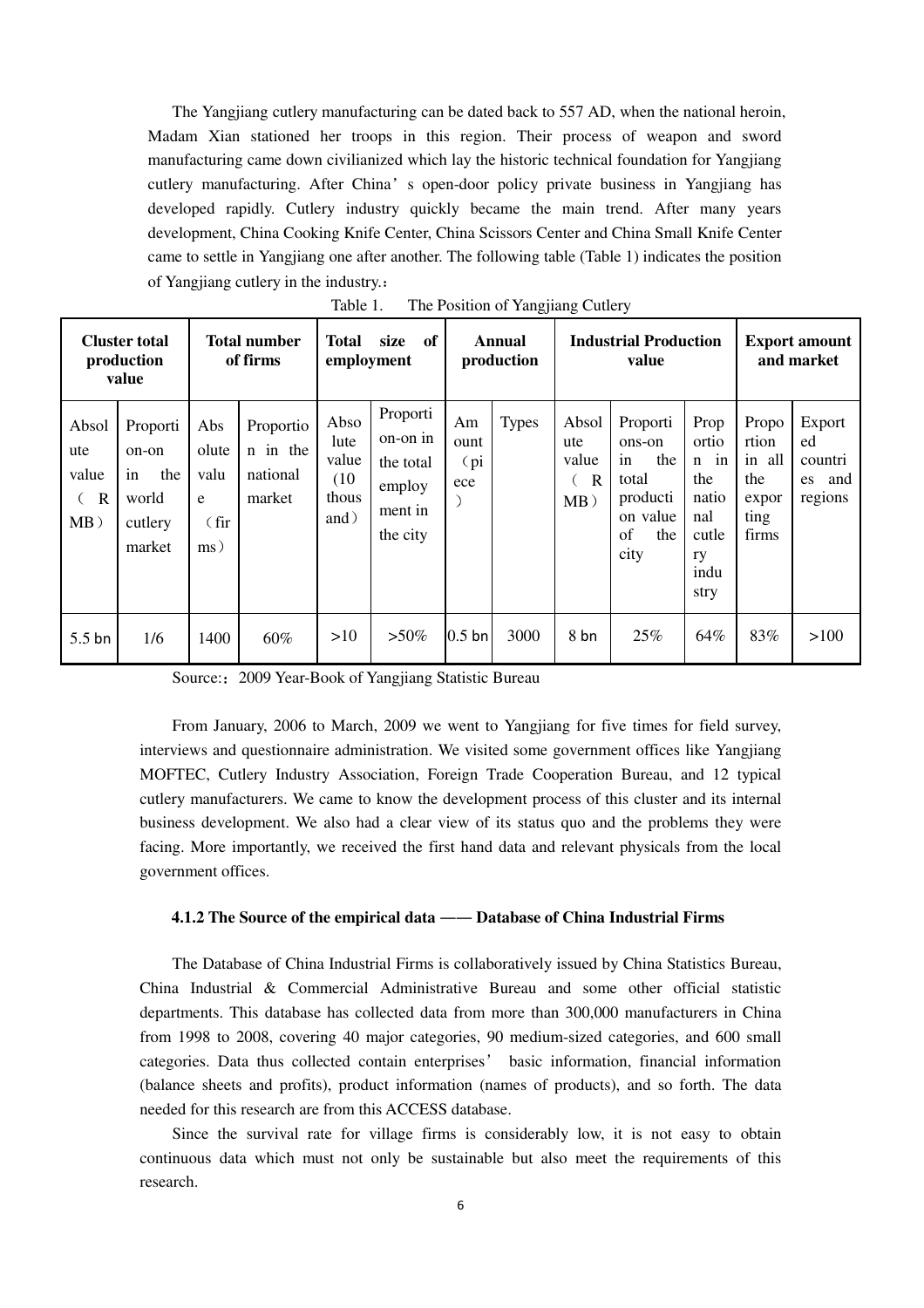The first requirement of this research is to select those cutlery firms marked 3424 in this database with which 305 firms emerged (the number is changing from year to year). Considering completeness and reliability of the data which must meet the requirement of early stage of village firms, we focus on the firms established during 2001 to 2008, and deleted the firms with fluctuating changes and incomplete data. Thus 149 village firms were selected. Further study showed that most of the selected data firms were almost located in Yangjiang in Guangdong. Since our object is cluster cutlery industry, the firms located outside clusters were again deleted. Thus we finally obtained 127firms for our research samples. These panel data are able to provide not only chronological information but also cross section information. They are much more favorable to our research.

We take into considerations of the research results from Covin and Slevin (1991), Lumpkin and Dess  $(2001)$ , and Wiklund  $(1999)$ . We measured the firms performance with applicable data from the database, together with the profitability and growth of the firms (Antonicic,  $2001$ ; Yusuf, 2002). To be more specific, profitability is measured by its ROA, and growth is by growth of sales. The descriptive statistics is as tabled below (Table 2).

|                            | N   | Minimum | Maximum | Mean    | Std. Deviation |
|----------------------------|-----|---------|---------|---------|----------------|
| No. of employees           | 127 | 16      | 690     | 150.74  | 107.416        |
| <b>Financial resources</b> | 127 | 765     | 54847   | 8601.72 | 10076.155      |
| Physical resources         | 127 |         | 64960   | 7377.68 | 11309.926      |
| Intangible assets          | 127 |         | 3132    | 171.34  | 621.957        |
| Workforce input            | 127 | 151     | 24612   | 3204.75 | 3356.844       |
| Valid N (list wise)        | 127 |         |         |         |                |

Table 2 Descriptive Statistics of the 127 firms from 2001-2008 Unit: 10,000

**Descriptive Statistics**

#### **4.2 Simple correlation analysis between variables**

In order to explore the internal relationship between corporate performance and various resources, we use SPSS 16.0 to analyze the correlation of the 7 indices during the 7 years as is shown in Table 3.

The above table indicates that most of the 7 variables show significant correlation. Below 0.01 the correlation between employee size and workforce input is significant; so is that between employee size and financial resources; and that between physical resources and finance, workforce input and financial resources, intangible assets and ROA, and intangible assets and GOS. It also shows significant correlation below 0.05 between employee size and ROA, workforce input and ROA. However, less significant correlation appear between financial resources and intangible assets, financial resources and ROA, and physical resources and ROA.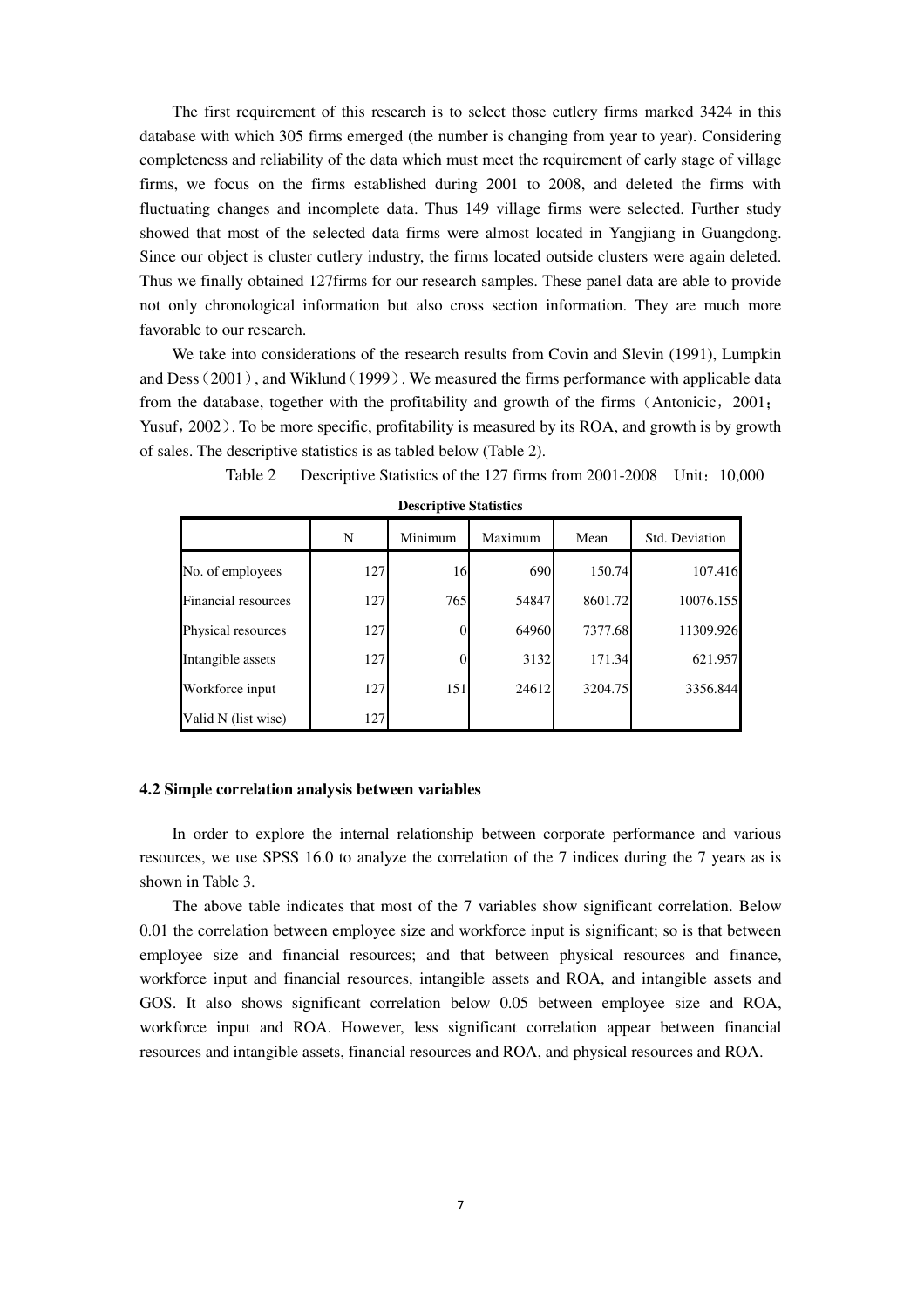|            |                            | Mo. Pf<br>employ<br>ees | Financial<br>resources | Physical<br>resources | Intangible<br>assets | Workforce<br>input | <b>ROA</b> | GOS        |
|------------|----------------------------|-------------------------|------------------------|-----------------------|----------------------|--------------------|------------|------------|
| No. of     | <b>Pearson Correlation</b> |                         | $.576^{**}$            | $.296***$             | $-0.081$             | $.874***$          | $.196*$    | 0.122      |
| employees  | $Sig. (2-tailed)$          |                         | $\mathbf{0}$           | 0.001                 | 0.365                | $\Omega$           | 0.027      | 0.17       |
| Financial  | Pearson Correlation        | $.576***$               |                        | $.736^{**}$           | $-0.088$             | $.500**$           | 0.088      | 0.096      |
| resources  | Sig. (2-tailed)            | $\mathbf{0}$            |                        | $\mathbf{0}$          | 0.324                | $\mathbf{0}$       | 0.327      | 0.285      |
| Physical   | Pearson Correlation        | $.296***$               | $.736***$              |                       | $-0.107$             | 0.155              | $-0.068$   | $-0.03$    |
| resources  | $Sig. (2-tailed)$          | 0.001                   | $\theta$               |                       | 0.232                | 0.083              | 0.447      | 0.735      |
| Intangible | Pearson Correlation        | $-0.081$                | $-0.088$               | $-0.107$              |                      | $-0.083$           | $0.331$ ** | $0.324$ ** |
| assets     | $Sig. (2-tailed)$          | 0.365                   | 0.324                  | 0.232                 |                      | 0.353              | 0.709      | 0.962      |
| Workforce  | Pearson Correlation        | $.874***$               | $.500**$               | 0.155                 | $-0.083$             |                    | $.203*$    | 0.1        |
| input      | $Sig. (2-tailed)$          | $\mathbf{0}$            | $\boldsymbol{0}$       | 0.083                 | 0.353                |                    | 0.022      | 0.264      |
|            | Pearson Correlation        | $.196*$                 | 0.088                  | $-0.068$              | $0.331***$           | $.203*$            |            | 0.114      |
| <b>ROA</b> | $Sig. (2-tailed)$          | 0.027                   | 0.327                  | 0.447                 | 0.709                | 0.022              |            | 0.203      |
|            | <b>Pearson Correlation</b> | 0.122                   | 0.096                  | $-0.03$               | $0.324$ **           | 0.1                | 0.114      |            |
| GOS        | Sig. (2-tailed)            | 0.17                    | 0.285                  | 0.735                 | 0.962                | 0.264              | 0.203      |            |

# Table 3 Correlation analysis for all data

\*\*. Correlation is significant at the 0.01 level (2-tailed).

\*. Correlation is significant at the 0.05 level (2-tailed).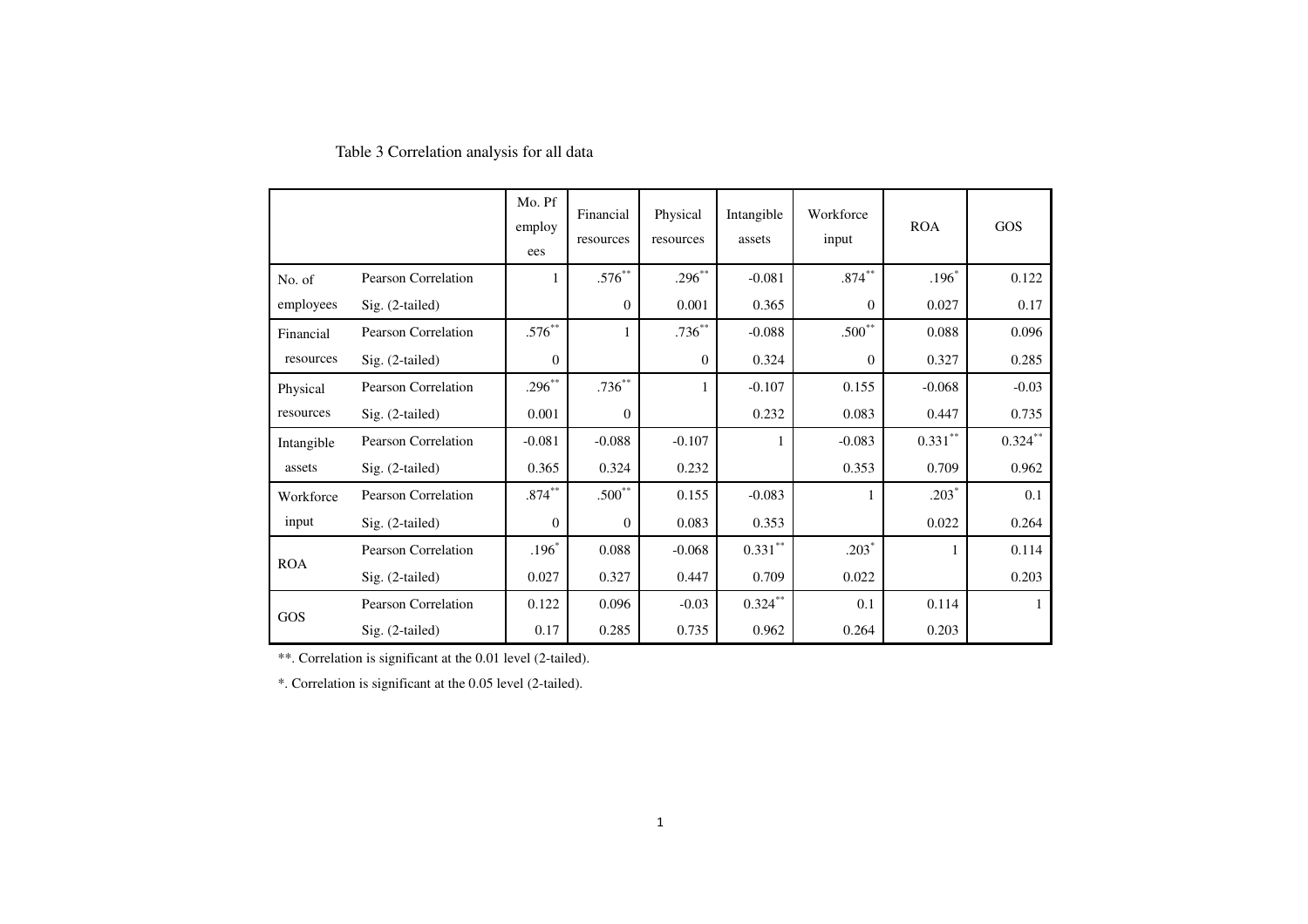#### **4.3 Regression analysis on the panel data**

The regression analysis is done to explore the relationship between corporate resources and performance of village firms during initial growth stage. In the first place SPSS16.0 is adopted to find the average value of the panel data from 2001 to 2008; then a normal regression model is followed. Analytical results are indicated in the following table (Table 4).

|                                                                                  |                    | Performance sub-dimension |              |  |  |  |
|----------------------------------------------------------------------------------|--------------------|---------------------------|--------------|--|--|--|
|                                                                                  | Resources factors  | Profitability (ROA)       | Growth (GOS) |  |  |  |
| Intangible                                                                       | Financial          | $0.267**$                 | $0.230**$    |  |  |  |
| assets                                                                           | resources          |                           |              |  |  |  |
|                                                                                  | Physical resources | $0.241**$                 | $0.229**$    |  |  |  |
| Intangible                                                                       | Intangible         | $0.334**$                 | $0.320**$    |  |  |  |
| assets                                                                           | resources          |                           |              |  |  |  |
| Org $& HR$                                                                       | Employee size      | $0.143*$                  | $0.172*$     |  |  |  |
| resources                                                                        | Workforce input    | $0.129*$                  | $0.129*$     |  |  |  |
|                                                                                  | $R^2$              | 0.661                     | 0.638        |  |  |  |
| Note: *p<0.05;**p<0.01; The regression coefficient in the table is standardized. |                    |                           |              |  |  |  |

| Table 4 Growth Stage (2001-2008) Regression of 7 year's average data |  |  |  |  |
|----------------------------------------------------------------------|--|--|--|--|
|----------------------------------------------------------------------|--|--|--|--|

The above Table indicates the level of significance between corporate resources and the regression equation coefficients of profitability and growth. The regression coefficient value is standardized Beta value.  $R^2$  is the rate variation of dependent variable with the total variation interpreted by the regression model.

Table 4 indicates that in the initial stage the firm grows rapidly. It needs normalization and regulation from all aspects. That is why almost all the coefficients in Table 4 become significant at 0.01 or 0.05 (organizational and human resources are relevantly weak.). It is also indicated that during the growth stage of the new venture it is intangible resources which affect more to profitability of ROA. This is felt more obviously during our survey.

Meanwhile the results of normal regression also verify part of H1, of which the organizational and human resources factor is partly correlated. Besides, the scarcity of corporate resources are in positive correlation with the performance of the new venture during its growth stage (profitability and growth), and the significance is high.

Through section data regression of the resources factors to performance on an annual basis we received the regression results of how resources effect on corporate profitability  $(ROA)$  and growth  $(GOS)$ . The effective regression is shown below (Figure 2 and 3):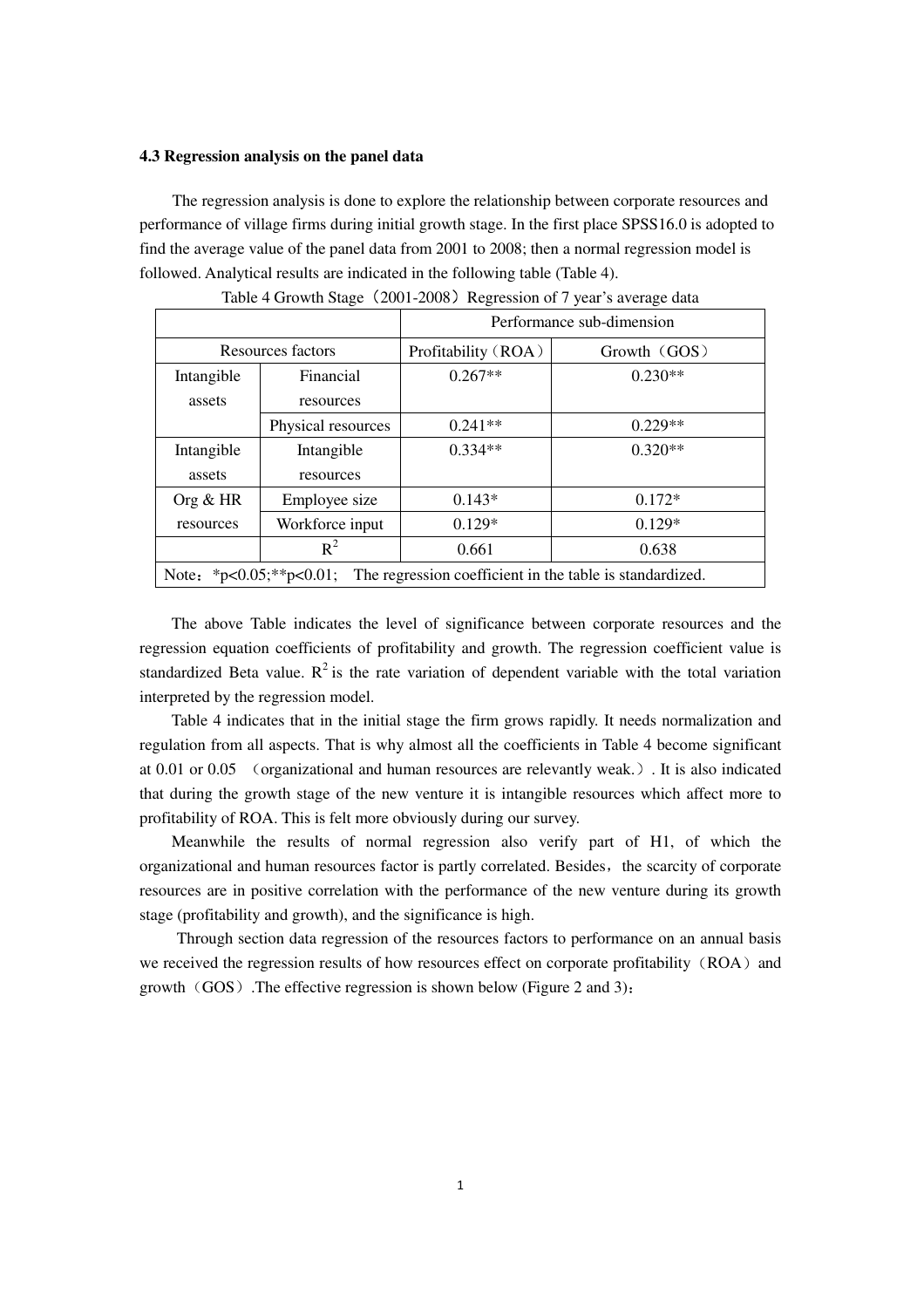

Figure 2. Resources effect to Profitability and Dynamic Capability Change

From the above figure we may see that the curve of employee size and that of the workforce input almost come into superposition. In the first few years they were fluctuating gently but came to a sudden rise in 2006. This proves the trueness of  $H2f$ : On the other hand intangible resources did not effect significantly in the first few years but also came to a rise in 2005. This disproved H2d. The reason for this disprove is that though the effects of intangible resources used in the forming period are decreasing (such as experience, reputation, network) the effects of other intangible resources, like intangible assets, popularity and Ad. costs are increasing. This results in the general growing effect tendency of resources to corporate profitability. The contribution of financial resource in the first stage did not change very much. It came to a quick rise after 2006; However, the contribution of physical resources kept on fluctuating all the time, showing an unstable tendency. This disproves H2b. it also reflected the changing tendency of corporate hard resources and soft resources. As the village firms develop, the importance of soft resources to corporate profitability increases rapidly, and tended to replace the most valuable hard resources in terms of contribution.



Figure3 .The affecting corporate resources and dynamic capabilities to corporate growth

From Figure 3 we can see that the contribution curves of financial resources and physical resources are very identical. This is a reflection of tangible resources impact, fluctuating from time to time, yet with an upward trend (close to a wave crest in 2008)). This disproves H2a. The contribution curves of employee size and workforce input looks identical, reflecting the effect of organizational and human resources: though fluctuating from time to time but in an upward trend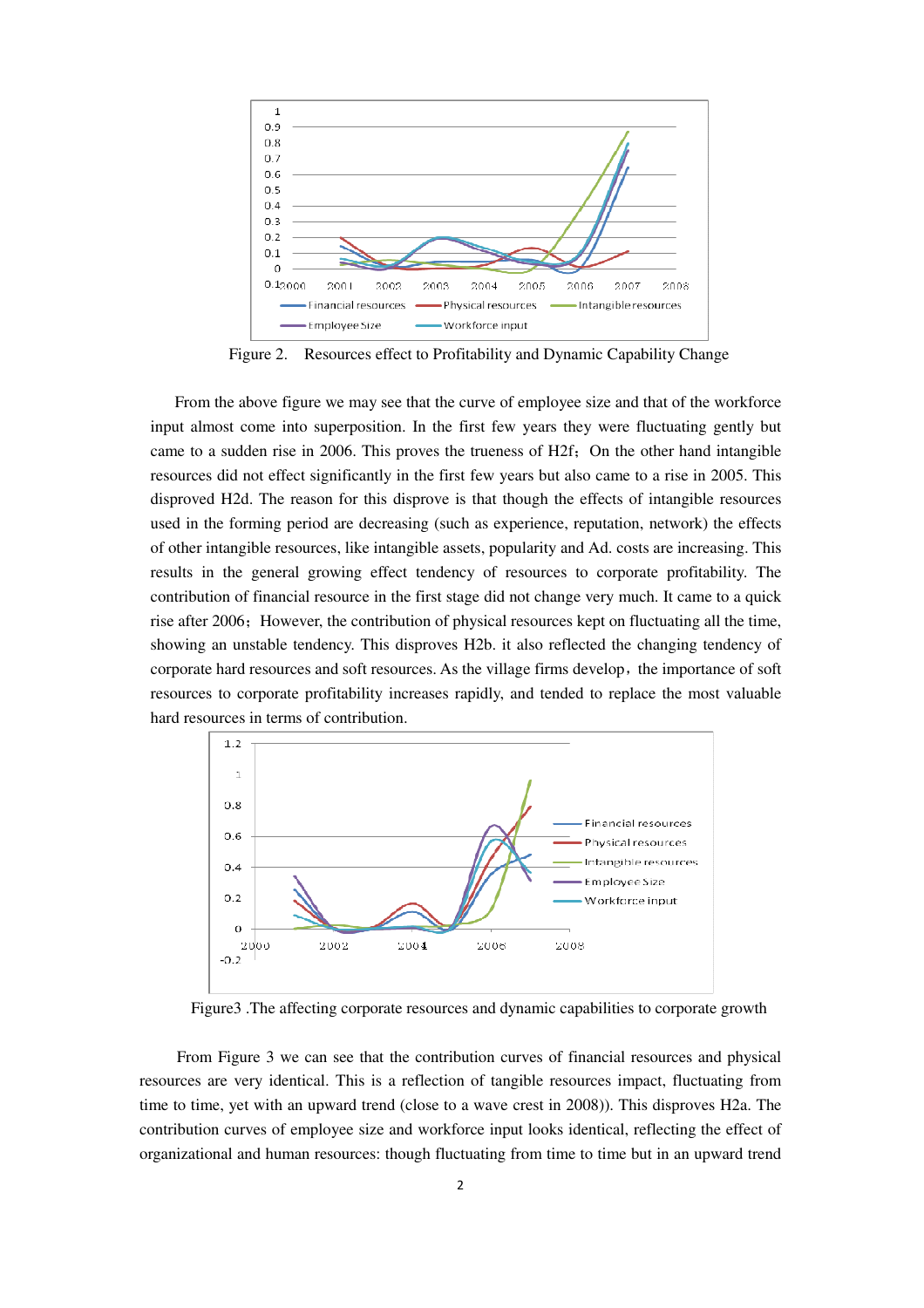(came to a trough in 2008), proving the significance of H2e. During the first stage intangible effect does not change much. But the effect hoiked from 2006, disproving H2c. Reasons for this disproving is that though the effect of intangible resources were decreasing (like experience, reputation, network and so on, ) , the effect of some other intangible assets are increasing, which maintains the overall upward trend of its growth. As the village firms develop the importance of hard resources decreases and that of the soft resources increases relevantly.

Consequently, after regression of resources effects to corporate performance from year to year we can prove the trueness of H2e and H2f; whilst H2a、H2b、H2c、H2d are also disproved (for the reverse significance).

#### **5.4 Inclining correlation analysis on network resources**

The positive correlation between scarcity of resources and corporate performance of the village firm is verified above (H1). In order to verify whether village firms within clusters are also affected by the cluster network resources we adopted inclining correlation analyses. The network resources are used as modulation variables to explore resources affection to corporate performance. The discoveries are illustrated in Tables 5.

| <b>Control Variables</b> |                         | <b>ROA</b>                   | GOS      | Uncontrolled | Uncontrolled |           |
|--------------------------|-------------------------|------------------------------|----------|--------------|--------------|-----------|
|                          |                         |                              |          |              | <b>ROA</b>   | GOS       |
|                          |                         | Correlation                  | $.214*$  | $.163*$      | .196         | 0.122     |
|                          | Employees               | Significance<br>(2-tailed)   | 0.029    | 0.162        | 0.027        | 0.17      |
|                          |                         | df                           | 127      | 127          | 127          | 127       |
|                          |                         | Correlation                  | $-0.082$ | $-0.038$     | $-0.068$     | $-0.03$   |
|                          | Physicals               | Significance<br>$(2-tailed)$ | 0.426    | 0.756        | 0.447        | 0.735     |
|                          |                         | df                           | 127      | 127          | 127          | 127       |
| Social Network resources | Intangible<br>Resources | Correlation                  | $.302**$ | $.263**$     | $0.331**$    | $0.324**$ |
|                          |                         | Significance<br>$(2-tailed)$ | 0.287    | 0.207        | 0.709        | 0.962     |
|                          |                         | df                           | 127      | 127          | 127          | 127       |
|                          |                         | Correlation                  | $.251*$  | 0.167        | $.203*$      | 0.1       |
|                          | Workforce<br>input      | Significance<br>$(2-tailed)$ | 0.024    | 0.256        | 0.022        | 0.264     |
|                          |                         | df                           | 127      | 127          | 127          | 127       |
|                          |                         | Correlation                  | 0.072    | 0.087        | 0.088        | 0.096     |
|                          | Financial<br>resources  | Significance<br>$(2-tailed)$ | 0.335    | 0.281        | 0.327        | 0.285     |
|                          |                         | df                           | 127      | 127          | 127          | 127       |

| Table 5. Descriptive statistics of variables and correlation analysis |  |  |  |
|-----------------------------------------------------------------------|--|--|--|
|                                                                       |  |  |  |

\*\*. Correlation is significant at the 0.01 level (2-tailed).

\*. Correlation is significant at the 0.05 level (2-tailed).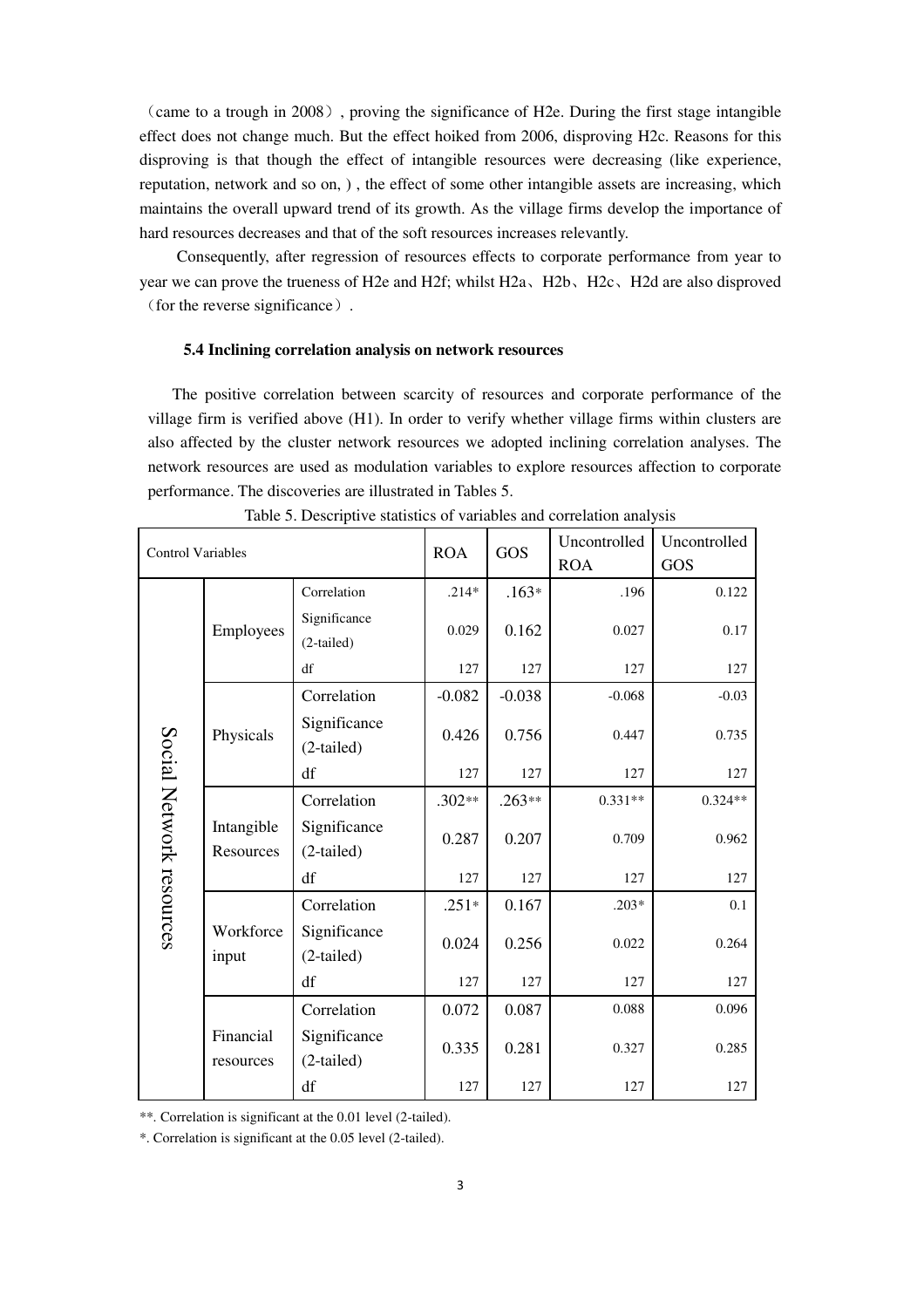As is shown in the Above Table 5 that under the cluster network control correlation values of physical, intangible resources, financial resources to ROA is -0.038、0.263、0.087 respectively, less than that when network was not controlled. This means that network effects together with these factors upon ROA. This may disprove the trueness of H3a and H3c. On the other hand under the controlled situation the correlation value of employee size and workforce input to ROA is  $0.214$  and  $0.251$  respectively, more than that of uncontrolled situation. This means network resources become encumbrance to the effects of these factors. Thus it proves H3e.

Similarly, if using network resources in the cluster as controlled variable the correlation value of physical, intangible and financial resources to GOS is -0.038, 0.263 and 0.087 respectively, meaning that network resources are effecting together with these factors to GOS. Therefore, the disproval of H3b and H3d. On the contrary, the correlation of employee size and workforce input to GOS is 0.163 and 0.167 respectively, increased from the uncontrolled situation, indicating a joint effect of network resources and these factors, and thus true verification of H3f.

Therefore H3a, H3b, H3c, and H3d are proved not true, and H3e and H3f are true.

#### **5.4 Conclusion of verification**

In this research we have designed three major hypotheses and 18 sub-hypotheses, of which 10 have received support, 3 partially supported, and 5 not. To be illustrated in Tables 6.

| H <sub>1</sub> a | The scarcity of tangible resources is in positive correlation with the | Y         |
|------------------|------------------------------------------------------------------------|-----------|
|                  | initial growth of the village firms;                                   |           |
| H1b              | The scarcity of tangible resources is in positive correlation with the | Y         |
|                  | corporate profitability                                                |           |
| H <sub>1c</sub>  | The scarcity of intangible resources is in positive correlation with   | Y         |
|                  | village firms growth;                                                  |           |
| H <sub>1</sub> d | The scarcity of intangible resources is in positive correlation with   | Y         |
|                  | village firms' profitability;                                          |           |
| H1e              | The scarcity of organizational and human resources is in positive      | Partially |
|                  | correlation with the village firms' growth;                            |           |
| H <sub>1f</sub>  | The scarcity of organizational and human resources is in positive      | Partially |
|                  | correlation with the village firms' profitability;                     |           |
| H <sub>2</sub> a | The influence of tangible resources to corporate growth decreases as   | N         |
|                  | time goes on;                                                          |           |
| H2b              | The influence of tangible resources to corporate performance           | N         |
|                  | decreases as time goes on.                                             |           |
| H <sub>2c</sub>  | The influence of intangible resources to the corporate growth          | N         |
|                  | decrease as time goes on;                                              |           |
| H2d              | The influence of intangible resources to corporate profitability       | N         |
|                  | decreases as time goes on;                                             |           |
| H <sub>2</sub> e | The influence of organizational and human resources to corporate       | Y         |
|                  | growth increases as time goes on;                                      |           |
| H2f              | The influence of organizational and human resources to corporate       | Y         |
|                  | profitability increases as time goes on                                |           |
|                  |                                                                        |           |

Table 6. The Master Table of Verification Results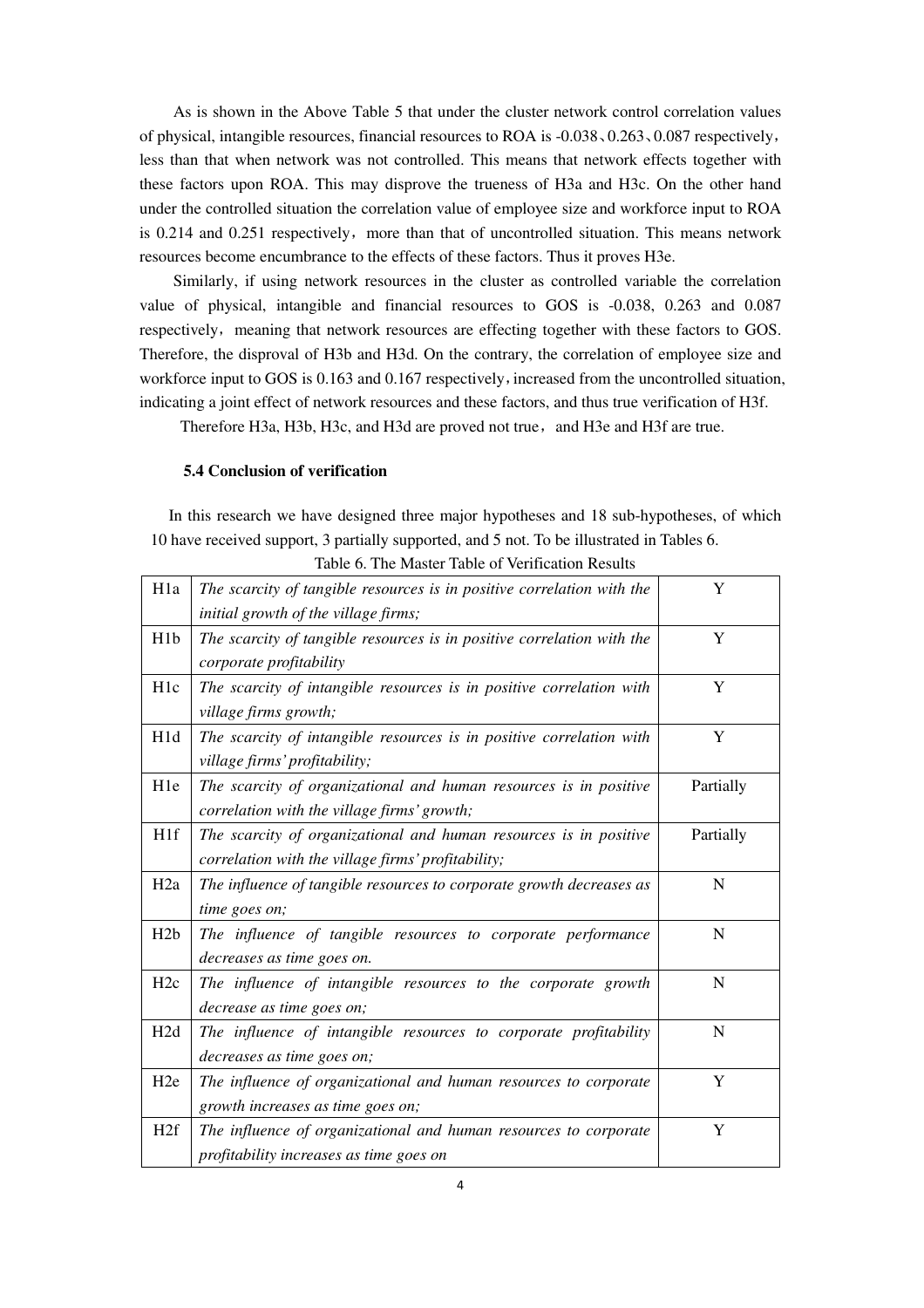| H <sub>3</sub> a | More effect from tangible resources in the cluster network to the    |   |
|------------------|----------------------------------------------------------------------|---|
|                  | corporate performance.                                               |   |
| H3b              | More effects from tangible resources in the cluster network to the   | N |
|                  | corporate growth.                                                    |   |
| H3c              | More effects from intangible resources in the cluster network to the | N |
|                  | corporate profitability.                                             |   |
| H <sub>3</sub> d | More effects from intangible resources in the cluster network to the | N |
|                  | corporate growth.                                                    |   |
| H3e              | More effects from organizational and human resources in the cluster  | Y |
|                  | network to the corporate profitability.                              |   |
| H3f              | More effects from organizational and human resources in the cluster  |   |
|                  | network to the corporate growth.                                     |   |

## **5**. **Conclusion and discussion**

*.* 

**Conclusion 1:** The empirical study has proved that during village firms' growing period: Scarcity of tangible and intangible resources are correlated significantly with corporate performance (H1a $\sim$ H1d). Although scarcity of organizational and human resources is in positive correlation with the corporate growth and profitability  $(H1e, H1f)$ , the correlation is not very significant. This indicates that the tangible financial and physical resources have more significance to profitability and growth. It is further discovered in our survey that the most important resources in the cluster are the being standardized workshops and machines without which the production and sales will soon get into a hobble. Moreover, since cutlery has a considerable low technology and low added value it has a lower requirement for organizational and human resources during its growth. This interprets why these resources are not so significant to profitability.

 The survey also discovers the significance of intangible resources during the growing stage. Many firms in this period have accumulated necessary resources and capabilities. Therefore, they increased investment in R  $\&$  D and advertising, paying more attention to the development of the special technology that they need. Entrepreneurs also realized the importance of heterogeneity resources without which they would be out of such a traditional cluster. In the 2008 financial crisis, many firms bankrupted due to the lack of intangible resources.

**Conclusion 2:** The research again demonstrates that the significance of various resources in village firms to its performance shifts as time goes on. This dynamic movement is as follows:

Significance on corporate profitability: the effect of the financial resources fluctuates without certain trend (H2b disproved); effect of intangible resources increases as a whole (H2d disproved); the effect of organizational and human resources fluctuate, but in a upward trend(H2f) proved positive).

Contribution to the corporate growth: the contribution of tangible resources is shown in a vibrating upward and increasing manner. In 2008 the effect came to the wave crest (H2a disproved); so is the contribution of organizational and human resources to growth. In 2008, it came to a trough  $(H2e)$  proved positive); On the other hand the contribution of intangible resources to corporate growth makes a little change in the initial stage but came to a rapid rise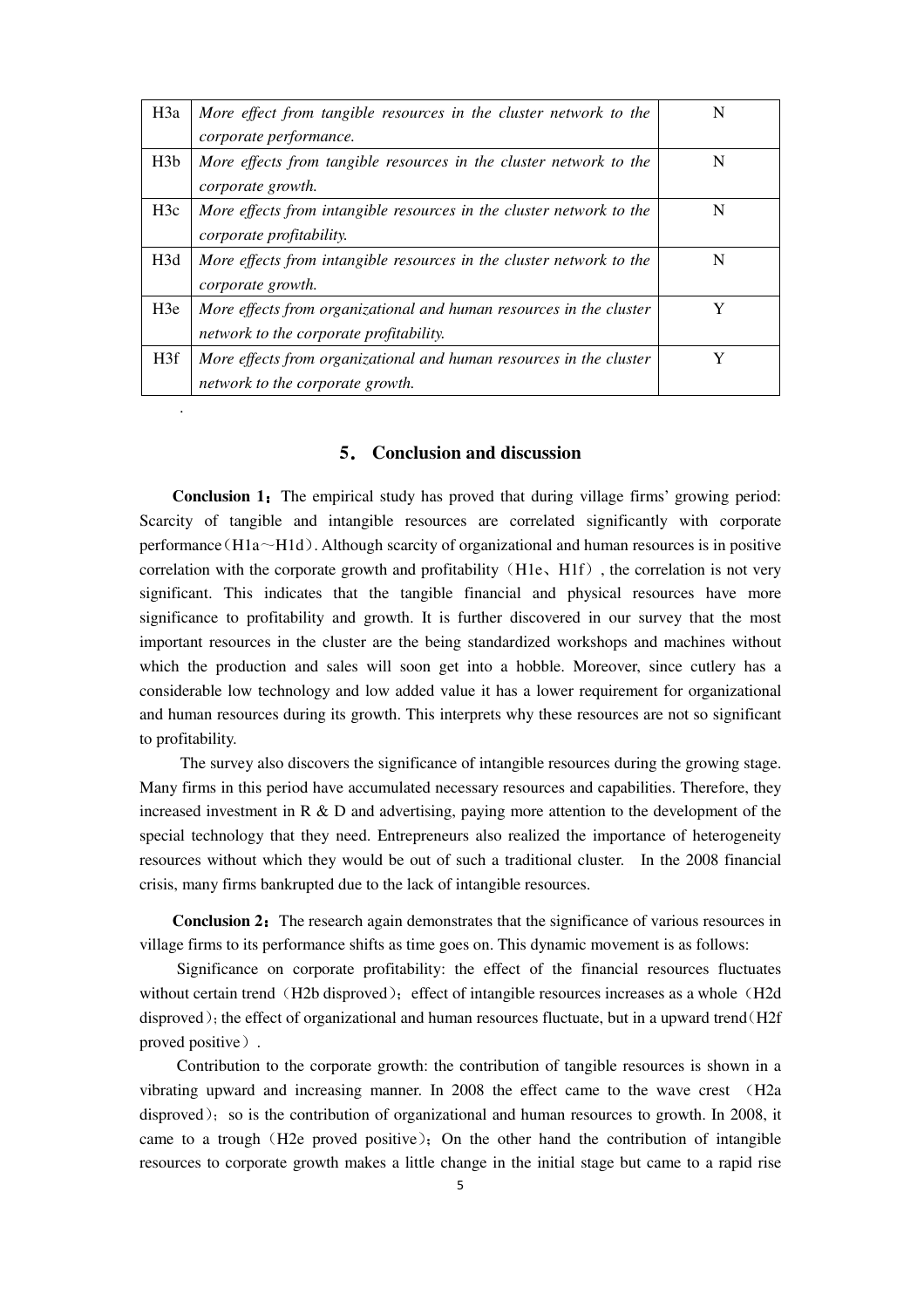later on and turned into the leading affecting factor (H2c disproved).

Another conclusion can be also reached, that is as the new venture grows, all the contribution from tangible, intangible, organizational and human resources to corporate performance increases. Moreover, the contribution from intangible resources increases much faster and finally replaced the other resources to become the leading affecting factor.

 It can be further interpreted that during the initial stage entrepreneurs pay more attention to the business environment, customer needs and the searching for more business opportunities. This reflects influence of market orientation. Our survey demonstrates that most firms within the clusters are established in response to both domestic and foreign demanding orders. Therefore their existence heavily depends on the orders they receive from customers. This sort of sensitivity to market orientation is very important to the corporate performance (growth and profitability). In addition, Yangjiang cutlery is within a cluster. The external social network is a mighty force which cannot be neglected. For example, possible delay of payment to the supplier if the relation is close, production and market of some big deals can be jointly shared between firms in the cluster, better relationship with the government will have favorable conditions or priority in approvals and land or facilities, good relations with the banks will enable the firm to have an access for easier loading and again for easy recruiting of necessary technical expertise, etc. These advantages are as an amulet to fresh village firms, not only enable them for more survival possibility but also for faster growth and better performance. Therefore, the sensitivity to market orientation and social network capability are, like tangible resources, play special roles for village firms' performance.

Moreover, village firms tend to have liability of newness. In the beginning stage they pay less attention to internal management and learning ability. They also lack the ability of communication and integration. No special time and energy is paid to employee training and institutional system setting. A phenomenon is discovered from our survey that it is common for a village firms to gain large sales in the initial stage but who has a disastrous internal management, poor learning and absorbing ability, inefficient internal communication and weak integration ability. Corporate culture and core competence is not formulated. Therefore, like intangible, organizational and human resources, organizational absorbing and learning capability, communication and integrating capability are relevantly less important to corporate performance.

However, with the growth of the firm, more and more normalization is brought in. The firm, then, began to shift its focus to systemization, normalization, sustainability and internal management. Because of this focus shift the organizational learning and absorbing capability, internal communication and integration capability caused more attention. This is the major reason for different performances of firms in the same cluster. When the learning, communication and integrating capabilities increase the contribution of sensibility of market and social network to performance began to decrease.

**Conclusion 3: T**his empirical research also indicates that when network within the cluster exert effects the correlation of tangible and intangible resources to ROA and GOS decreases, but the correlation of organizational and human resources to ROA and GOS increases. This interprets that the network within the cluster reinforced the effects of tangible and intangible resources but constrained that of organizational and human resources. It may be the reason that the internal environment of the cluster provided some protection to the firms, such as cluster brand, infrastructure, common channels for supply and sales, etc. Therefore firms within the cluster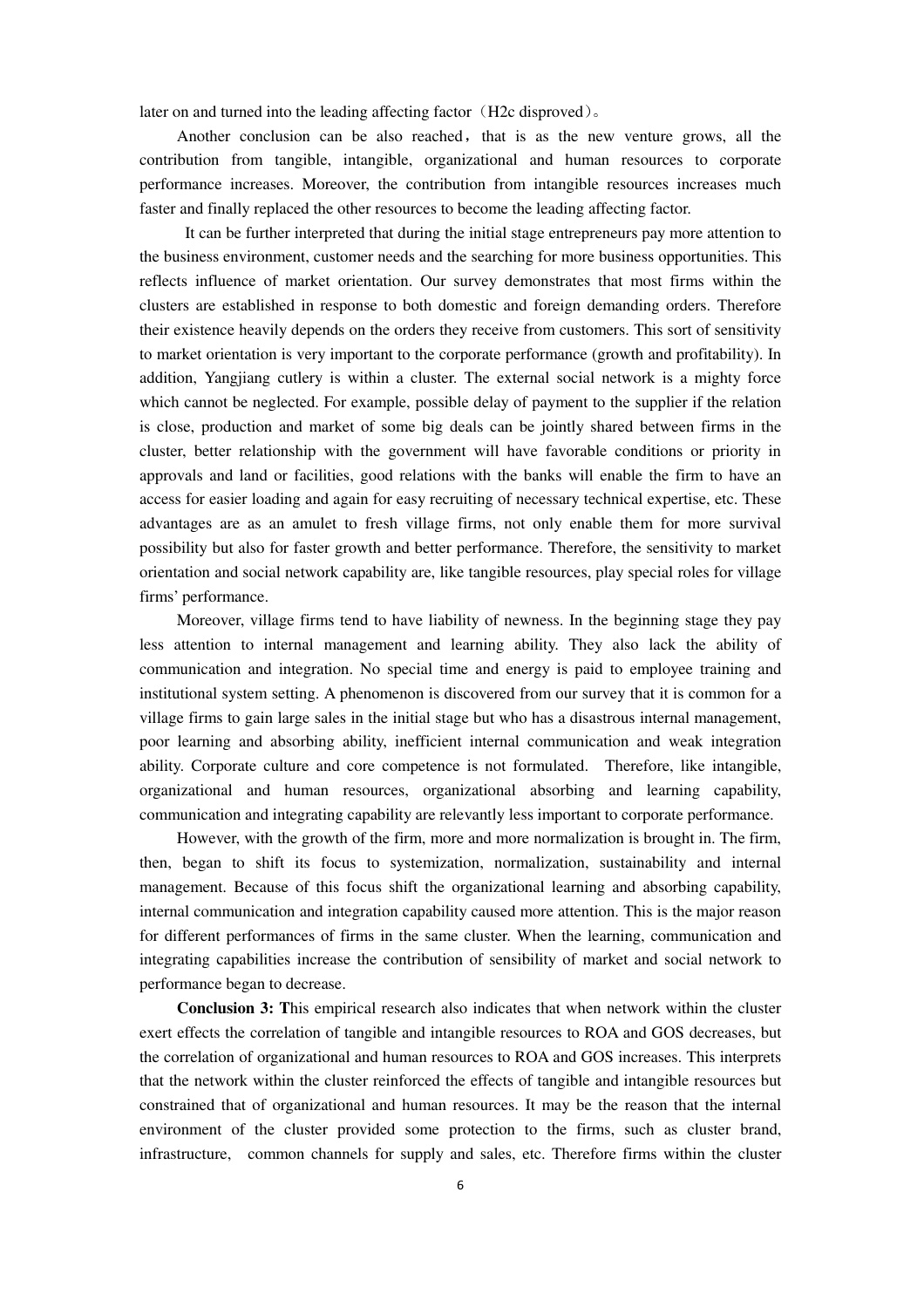could enjoy more tangible and intangible resources than isolated ones. However, in the cluster environment, firms of homogeneous nature need identical technicians, which may result in workforce scarcity. Human resources competition can also be very intense. Thus, cluster environment may constrain the effects of organizational and human resources.

In the mean while, it is also discovered from this research that though the cluster environment causes correlation changes between tangible, intangible, organizational and human resources to ROA and GOS, these changes are very weak and cannot turn the strong factors into weaker ones, nor change them from positive into negative (with the only exception of the correlation between organizational and human resources to GOS which became weaker). Therefore, the effect of network resources in the cluster to corporate performance is limited. It can be concluded that how to enhance the functions of cluster network becomes realistic and significant for increasing the "Made in China" quality.

# **References**

Alvarez, S. A, Barney, J. B., 2001, How entrepreneurial firms can benefit from alliances with large partners, The Academy of Management, Vol. 15(1).

Aldrich, H., Rosen, B., and Woodward, B.L., 1986, Social Behavior and Entrepreneurial Networks, Summarized in Frontiers of Entrepreneurship Research, Wellesley, MA, Center for Entrepreneurship Studies Babson Collage, 239-240.

Baum 1. R. , Locke, E. A. , 2001, Smith Ken G., A multidimensional model of venture growth , Academy of Management Journal, Vol. (44): 292~303.

Baum, J.A.C., Haveman, H.A., 1997, Love thy neighbor? Differentiation and agglomeration in the Manhattan Hotel Industry, 1898–1990. Administrative Science Quarterly, Vol. (42): 304~338.

Barney, J. B., 1991, Firm resource and sustained competitive advantage. Journal of Management, Vol. 17:99-120.

Brush, C. G., Greene, P. G., Hart, M. M., 2001, From initial idea to unique advantage: the entrepreneurial challenge of constructing a resource base. Academy of Management Executive, Vol. 15: 64-78.

Canina, L., Enz, C.A., Harrison, J.S., 2005, Agglomeration effects and strategic orientations: evidence from the U.S. lodging industry. Academy of Management Journal, Vol. (48):565~581.

Choonwoo lee, Kyungmook lee, Johannes M. Pennings. 2001, Internal capabilities, external networks, and performance: a study on technology based ventures, Strategic Management Journal, Vol. (22): 615-640.

Cooper, A. C., Woo, C. Y., Dunkelberg, W. C. 1989,Entrepreneurship and the initial size of firms, Journal of Business Venture, Vol. (4): 317~332.

Deeds, D.L., Decarolis, D., Coombs, J.E., 1997, The impact of firm-specific capabilities on the amount of capital raised in an initial public offering: evidence from the biotechnology industry. Journal of Business Venturing, Vol. (12): 31~46.

Eisenhardt, K. M, Schoonoven, C. B. 1990, Organization growth: linking founding team, strategy, environment, and growth among US semiconductor ventures 1978- 1988, Administrative